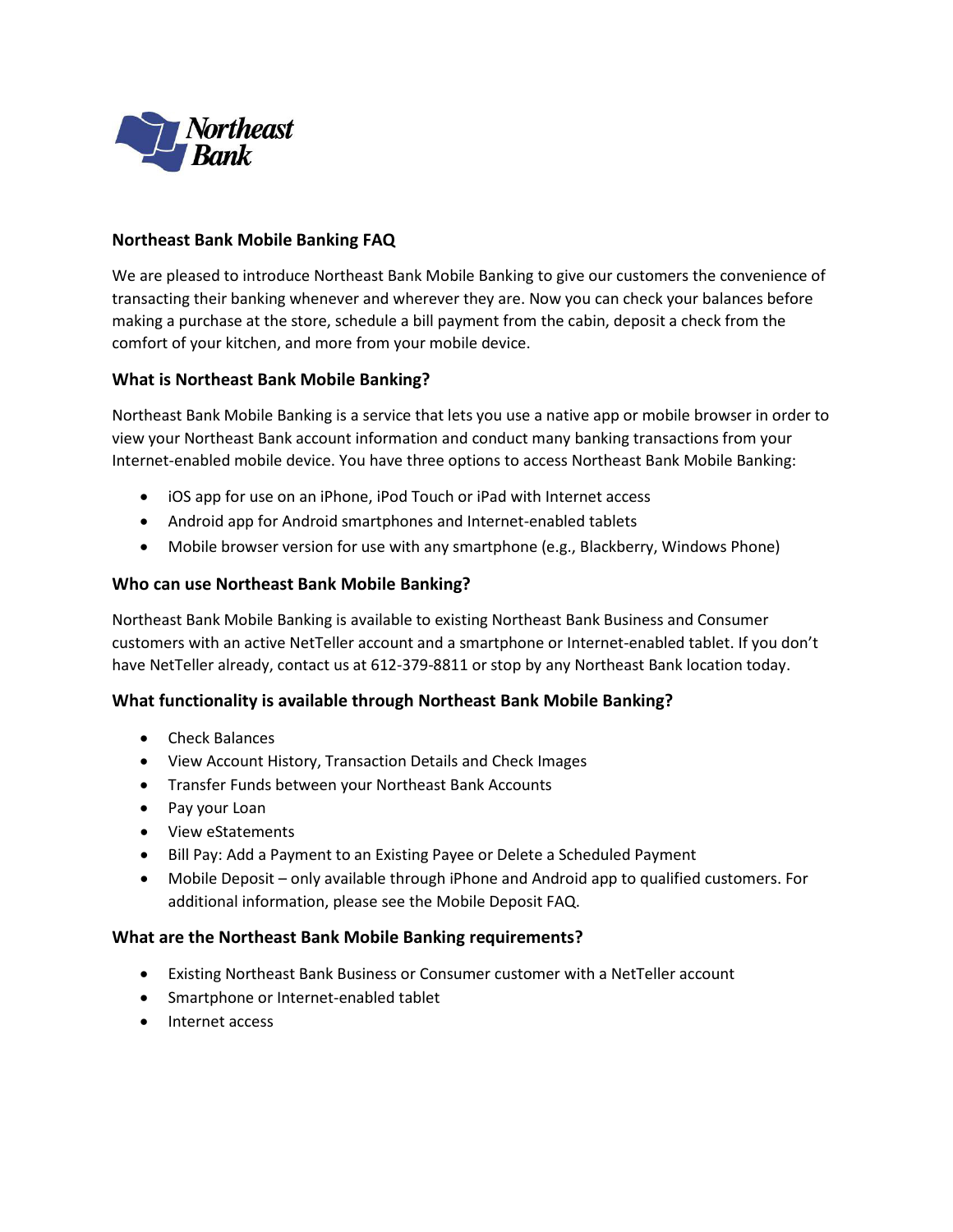# **How do I get the Northeast Bank Mobile Banking apps?**

- To access the iOS (Apple) app, go to your App Store app or iTunes Store and search for "Northeast Bank MN" and download our app.
- To access the Android app, go to the Google Play Store app and search for "Northeast Bank MN" and download our app.

# **How do I access the mobile browser version of Northeast Bank Mobile Banking?**

Go to: [https://northeastbank-mn.secure-mobileaccess.com](https://northeastbank-mn.secure-mobileaccess.com/) from your mobile browser.

## **Are Mobile Banking and Mobile Deposit secure?**

Yes, our mobile banking and mobile deposit services utilize best practices from online banking, such as HyperText Transfer Protocol Secure (HTTPS), 128-bit multi-layer encryption, password or

 multi-factor authentication access, and application time-out when your phone is not in use. In addition, no account data is ever stored on your phone and if your phone is lost or stolen, access to your accounts can be disabled by calling us at 612-379-8811.

We also recommend that you follow these mobile banking security tips:

- Lock your device with a password or PIN when it is not in use.
- • Use strong account passwords with at least one number and capitalized letter. Do not use your name, birth date or other easily identifiable personal information.
- send them via email or text messages which could be intercepted. • Do not store personal information including your User IDs and passwords on your phone or
- regularly, as updates often fix security flaws. • Only download applications from trusted sources. Make sure to download updates
- • Do not enter personal information unless there is an "s" after http, which indicates the site is secure. Also look for security symbols like the lock icon.
- Do not bank or shop online when using unsecured, public Wi-Fi access.
- Do not click on any links in emails claiming to be from Northeast Bank. Instead go to the Bank website directly and log in.
- Always log off completely after using Mobile Banking.

### **What credentials do I use to access Northeast Bank Mobile Banking?**

Northeast Bank Mobile Banking leverages all of the security features of NetTeller online banking. Use the same credentials (User ID/short name, password, image verification, and/or token) that you use to access your Northeast Bank NetTeller online banking.

### **Is there a charge for Northeast Bank Mobile Banking?**

 Northeast Bank does not charge customers for the mobile banking service; however, it does require Internet access and your mobile carrier may charge you access or data rates. Please check with your carrier to confirm costs. In addition, if you choose to use the optional Mobile Deposit service there is a \$1 fee per deposit.